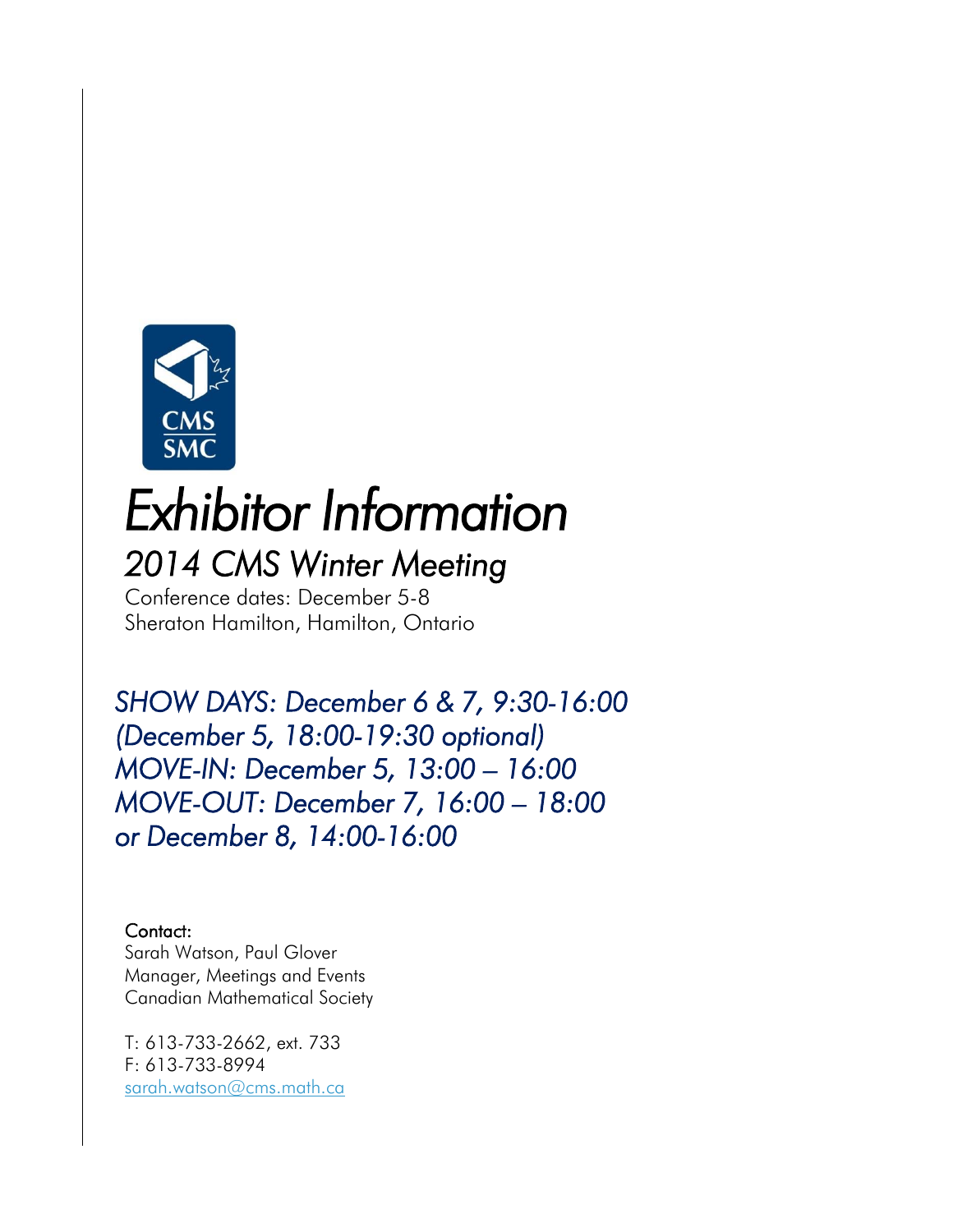CMS National Meetings provide a unique opportunity to engage mathematicians from across Canada and abroad. CMS meeting participants can be engaged in a number of ways including

- Exhibition Booths
- Demonstrations
- Sponsored Events

Furthermore CMS will be pleased to develop customized programs to address specific exhibitor interests.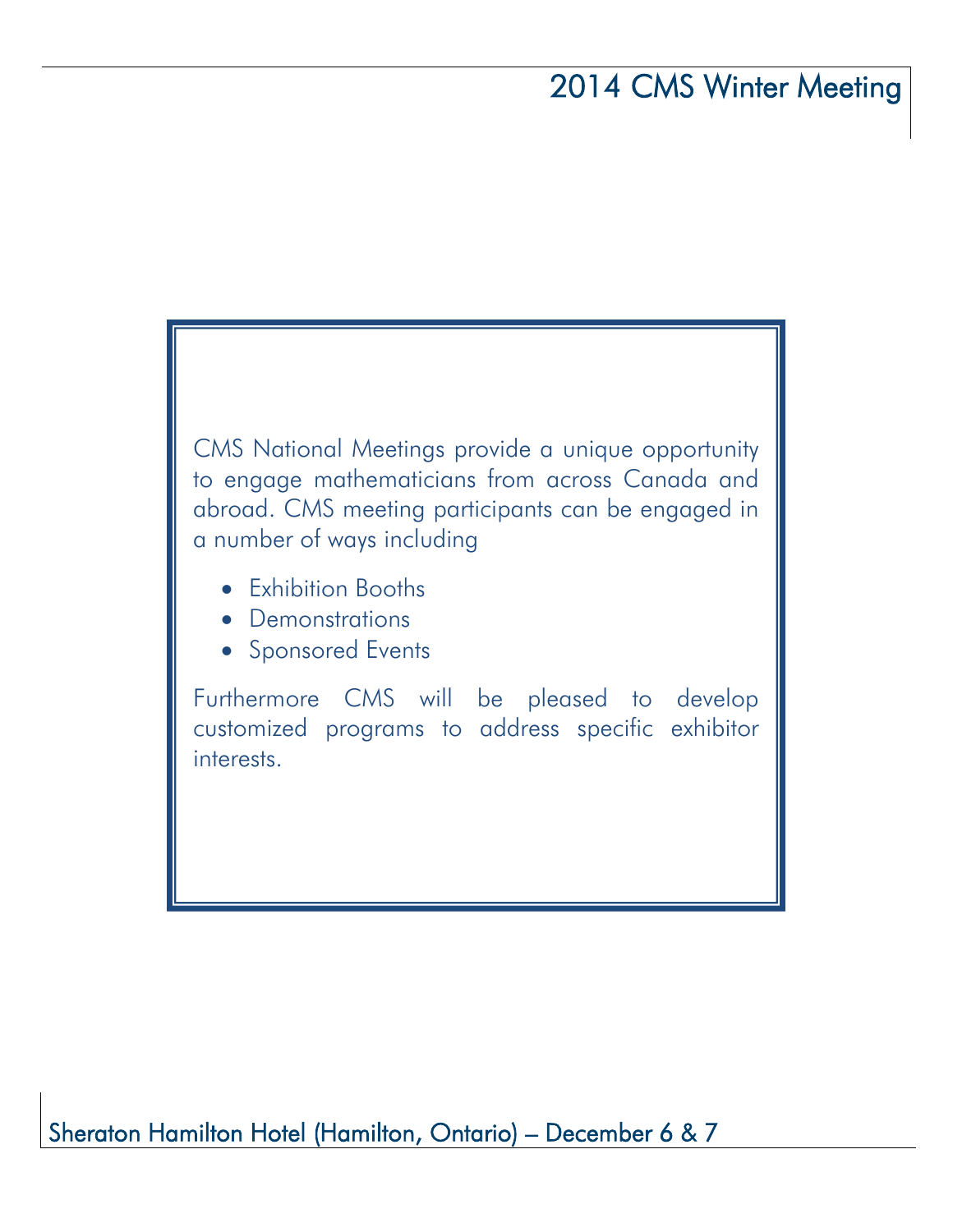## About CMS

The Canadian Mathematical Society (CMS) is a non-profit organization. The goal of the Canadian Mathematical Society is to promote the advancement, discovery, learning and application of mathematics. The CMS organizes two Mathematics conferences per year, in June and December. Periodically the CMS also organizes national Mathematics Education Forum and joint meetings with other Societies.

## About CMS Meetings

Meetings of the CMS are hosted by a local university and bring together some of the most domestically and internationally respected researchers and mathematicians.

The program for the 2014 CMS Winter Meeting will include 22 scientific sessions and 10 plenary, prize and public lectures. The conference provides an excellent opportunity to present mathematically oriented products and services and for networking with the mathematical community. Expected attendance is 450-550.

## Attendees Profile

|                          |     | Professors                      | 60% |
|--------------------------|-----|---------------------------------|-----|
| 2014 Winnipeg            | 220 | Graduate/Undergraduate Students | 15% |
| 2013 Ottawa              | 410 | Postdoctoral Students           | 10% |
| 2013 Halifax             | 310 | <b>Teachers</b>                 | 4%  |
| 2012 Regina              | 325 | Public Sector                   | 2%  |
| 2012 Montreal            | 560 | Other                           | 9%  |
| 2011 Toronto             | 525 |                                 |     |
| 2011 Edmonton            | 325 | Canada                          | 85% |
| 2010 December, Vancouver | 440 | <b>USA</b>                      | 10% |
| 2010 June, Fredericton   | 400 | International                   | 5%  |
|                          |     |                                 |     |

Exhibit information and all related forms are also available at [www.cms.math.ca.](http://www.cms.math.ca/)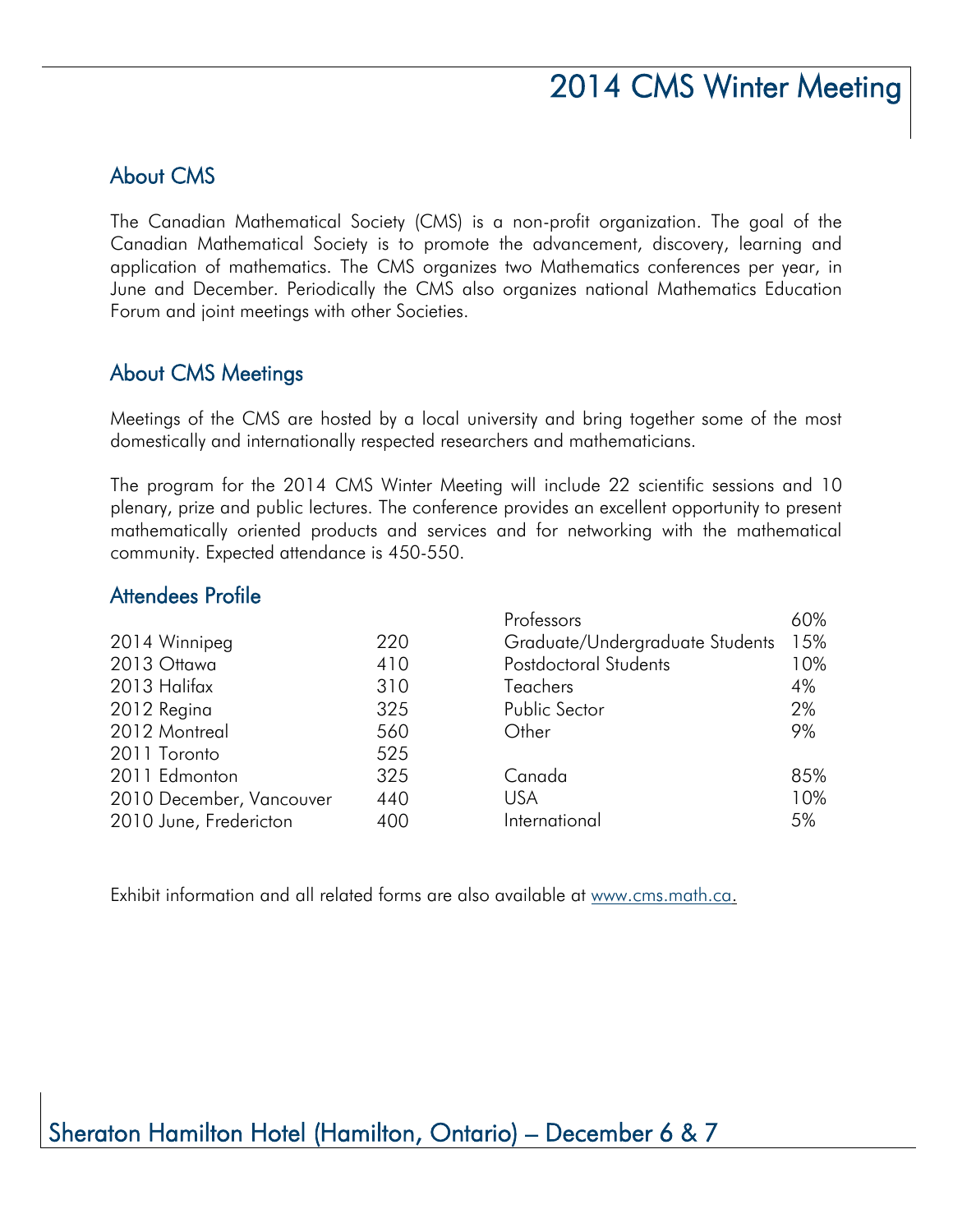## Booth Specifications

- 8' x 8' exhibit space, 8' back wall, 3' sidewalls
- Three 6' draped tables
- Two upholstered chairs
- Company listing in the printed program and on the conference web site

### **Cost**

\$400.00 CMS Members \$500.00 Non-Members This includes two badges and admission for two to the Welcome Reception (additional badges are \$30.00 each).

## **Registration**

Please include the names of your company representatives on the Contract for Exhibit Space. There is a charge of \$30 CDN per each additional badge requested over the two per booth. Representatives planning to attend sessions do not qualify as exhibitors and are required to pay the appropriate registration fee. Exhibit space is assigned on a first-come, first served basis

### Accommodations

Exhibitors must make their own arrangements for accommodation. Accommodations can be booked at the Sheraton Hamilton Hotel for \$129 until November 4, 2014. Please call 1-888- 6278-8161 too book. International exhibitors should be aware that all payments for housing must be made in Canadian currency, and balances paid through credit cards will be reflected as such.

If your exhibit staff has not yet been selected, it may still be possible to reserve a number of rooms in advance with a credit card guarantee, using tentative names and arrival and departure dates. The correct names of individuals as well as arrival and departure dates may be submitted later. Please note that reservations must be made under individual names; hotels will not accept reservations under a company name.

## Social Events

All events will be taking place at the Sheraton Hamilton Hotel and the Hamilton Convention Centre. The Welcome Reception is held on Friday December  $5<sup>th</sup>$  at 18:00, next to the exhibit booths; admission to this event is complimentary for exhibitors. Exhibitors are encouraged to staff their booth during this event as well.

A Banquet is scheduled at the Hamilton Art Gallery with access to the exhibits for Sunday December 7, commencing at 19:00; tickets are available at \$70 each.

Coffee and juice will be available in the exhibit area during the scheduled breaks.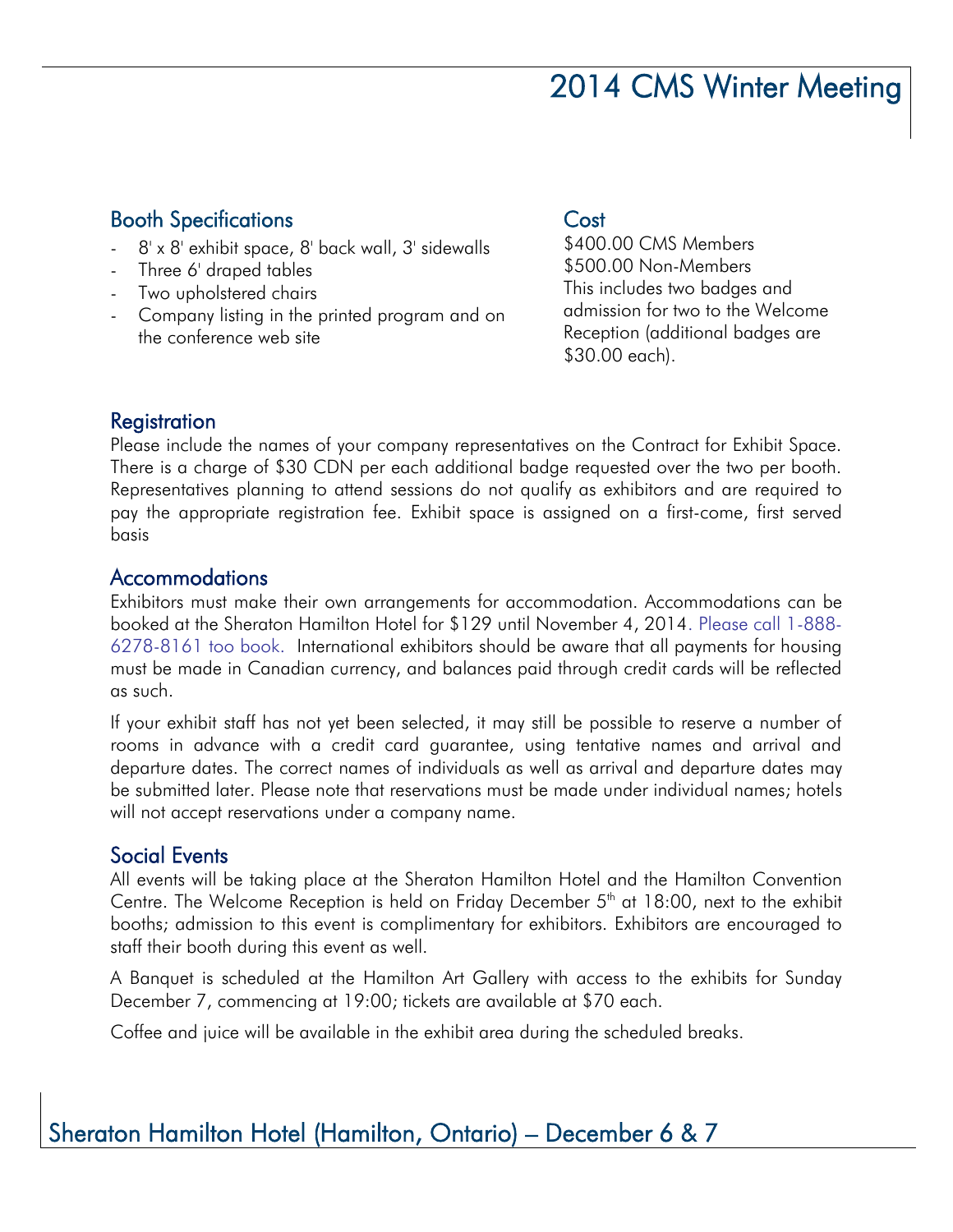Liability - It is agreed that exhibitors shall assume all responsibility for any loss, damage, or injury that they shall have or cause, and that they shall indemnify and hold harmless the Canadian Mathematical Society, Livingston, and the exhibit show company from all liability which may ensue, from any cause.

Joint Book Contracts - The CMS is not liable for any loss of, or damage to, any of the materials displayed at the Joint Book Exhibit. Materials will be donated to the sponsoring university at the end of the meeting. This booth cannot be attended and/or staffed by any representative of participating publishers. CMS are not responsible for any shipment of Joint Books Exhibit material not received at the meeting. All fees are non-refundable.

Program Advertising - The Conference Program contains a detailed schedule of all meeting activities, talks and related abstracts, and will be distributed on-site to all participants. The overall size of the program is 8 1/2" x 11".

#### Deadlines:

November 14, 2014 The completed form and payment have to be received. November 1, 2014 PDF of artwork has to be received by [meetings@cms.math.ca.](mailto:meetings@cms.math.ca)

Registration Package Insert - The Registration Package contains the Conference Program, badge, receipt, meal tickets and local information. It is distributed on-site and presents a great opportunity to advertise new products and draw meeting attendees to your exhibit.

#### Deadlines:

November 14, 2014 The completed form and payment have to be received at the CMS office.

November 30, 2014 400 copies of the flyer have to be received on-site at the Sheraton Hamilton Hotel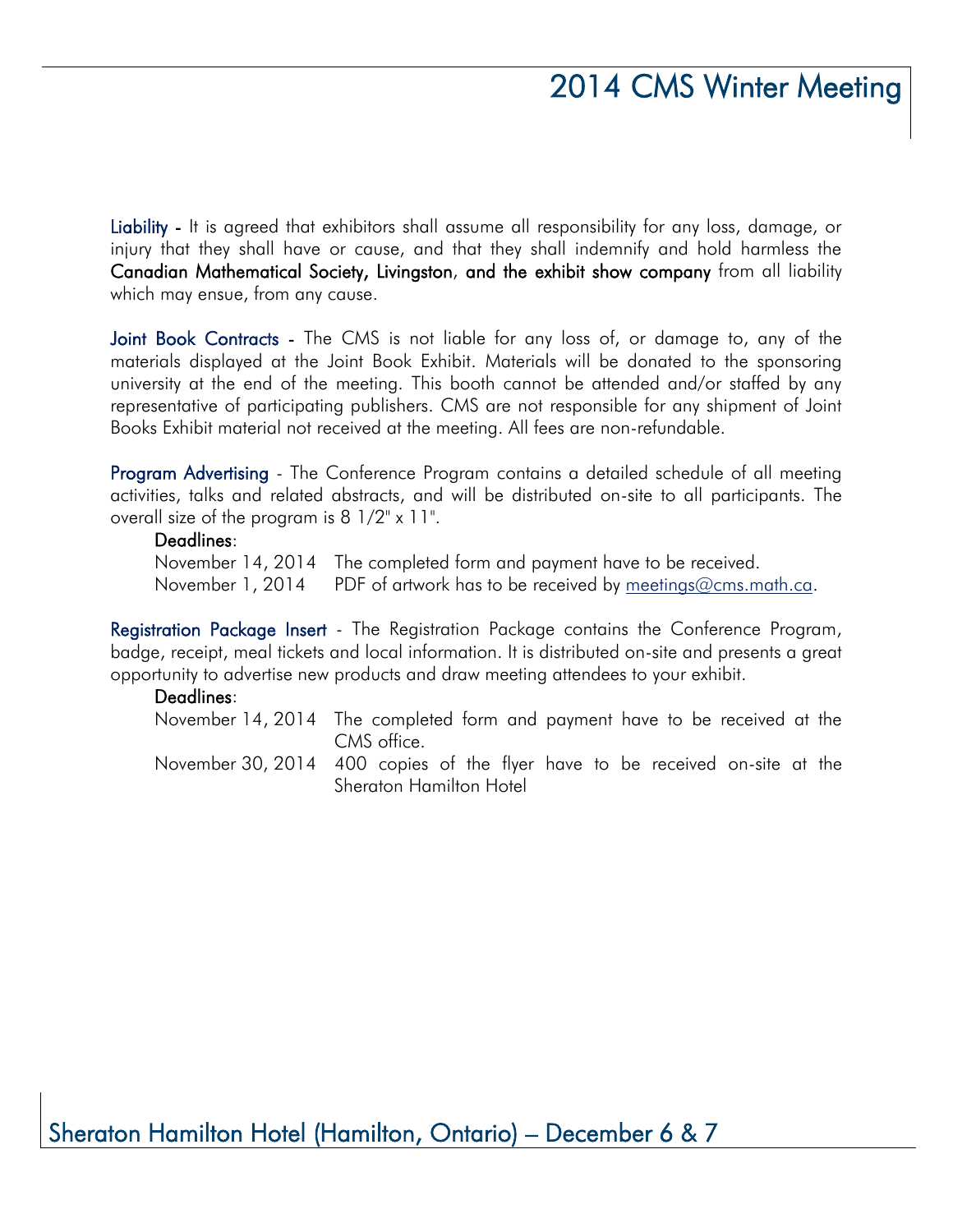### Sponsorship and Promotional Activities

There are many opportunities for the 2014 CMS Winter Meeting to help you market your products and services, so please consider new ways of reaching our CMS audience. Remember to register early to ensure priority placement in the exhibition hall and first choice at the additional promotional opportunities. Registration is open now and closes on November 14, 2014 Final deadline for print advertisement is November 1, 2014.

#### Conference Tote Bags - \$1000

Make your company name and logo visible throughout the year and throughout the country. Tote bags distributed to all registered delegates and you will receive a half page add.

#### Tote Bag Insert - \$150 per item

Provide each conference delegate with a custom message or your company's marketing materials. May we suggest popular items like pens, notepads, squeeze balls, computer accessories. You provide the insert/item and we'll place in the tote bag for you at registration.

#### Delegate Lanyards - \$500

Increase your company's visibility by providing a lanyard with your company's logo to all conference delegates as well as a half page add in the program.

#### Break or Lunch Sponsorship – Breaks - \$600 (5 spots) or Lunch - \$1200 (2 spots)

Your company can sponsor a break during the CMS meeting. CMS can provide signage to display your company logo during the break. Have your company name listed on the main schedule and in the notes leading up to the conference, and have a full page insert inside the program.

A Lunch includes your own presentation in the plenary room(Ballroom East) on either Sunday or Monday from 12:30 to 1:30pm. CMS will provide tickets or invitations to this event in the delegate's registration envelopes ensuring everyone is invited. You will also have a posting on our website about your presentation on our 'Related Events' web page. https://cms.math.ca/Events/winter14/related\_events

#### Print Advertising

Advertise in our conference program. This will be distributed to all meeting delegates either electronically or as a hard copy in their conference program.

Inside front cover \$400 Half-page (inside) \$90 Full-page (inside) \$150

Inside back cover \$300 Registration packet insert \$150 each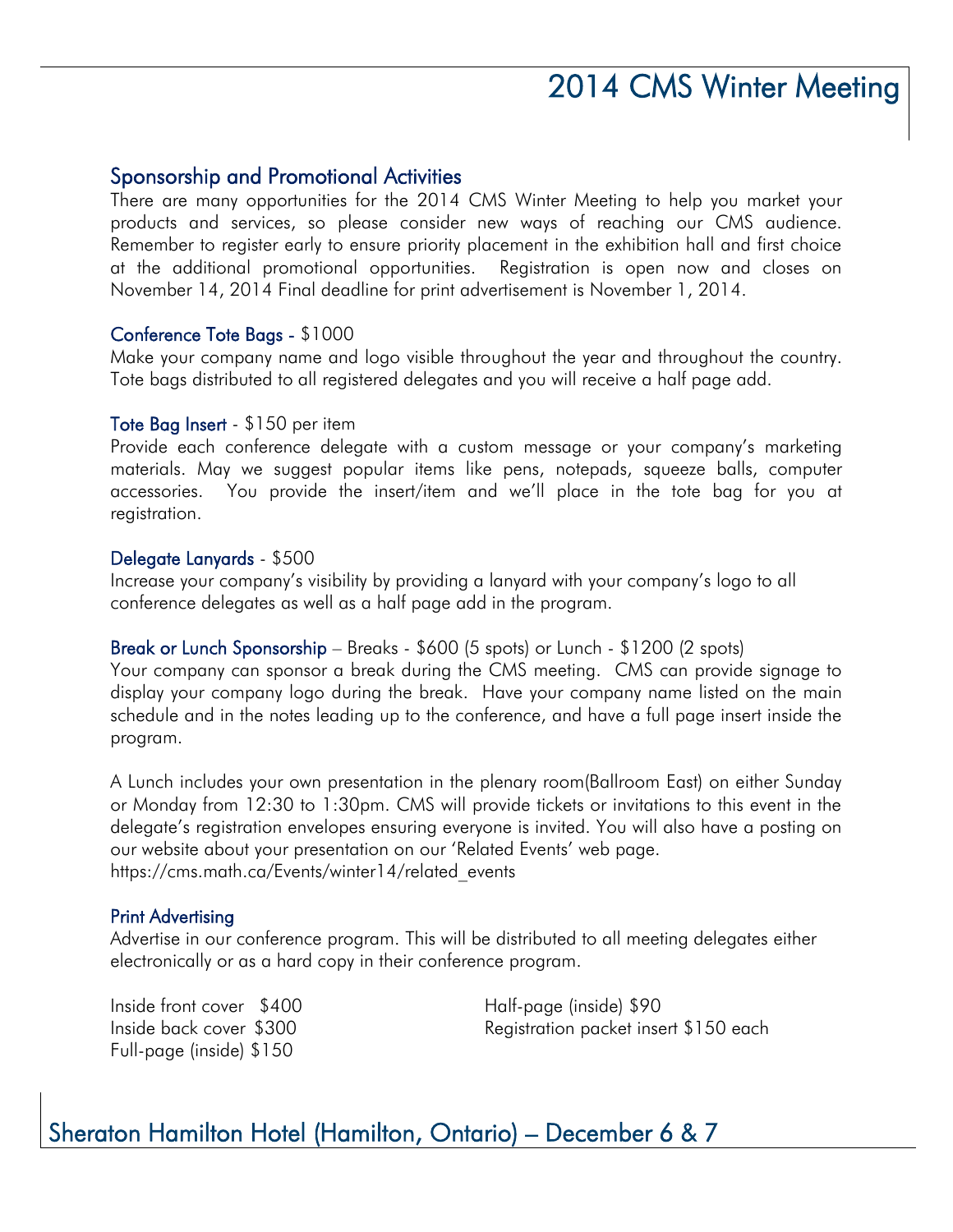# Exhibitor Opportunities

| Saturday   Samedi                                                                                                                                                                | Sunday   Dimanche                                                                                 | Monday   lundi                                                |  |
|----------------------------------------------------------------------------------------------------------------------------------------------------------------------------------|---------------------------------------------------------------------------------------------------|---------------------------------------------------------------|--|
| December 6 Decembre                                                                                                                                                              | December 7 Decembre                                                                               | December 8 Decembre                                           |  |
| 8:00 - 16:00 - Registration   Inscription - Ballroom Foyer<br>9:30 - 16:00 - Exhibits   Expositions - Ballroom Foyer<br>9:30 - 16:00- Poster Session d'affiches - Ballroom Foyer |                                                                                                   | 8:00 - 14:00 - Registration   Inscription<br>- Ballroom Foyer |  |
| $8:45 - 9:00$<br><b>Ballroom East</b><br>Opening   Ouverture                                                                                                                     | $8:00 - 9:00$<br>Plenary Lecture   Conférence plénière                                            | $8:00 - 9:00$<br>Plenary Lecture   Conférence plénière        |  |
| $9:00 - 10:00$                                                                                                                                                                   | $9:00 - 10:00$                                                                                    | $9:00 - 10:00$                                                |  |
| Plenary Lecture   Conférence plénière                                                                                                                                            | Scientific Sessions scientifiques                                                                 | Scientific Sessions scientifiques                             |  |
| Exhibitor Break \$1000                                                                                                                                                           | Exhibitor Break \$1000                                                                            | Exhibitor Break \$1000                                        |  |
| 9:30 - 10:00 Break   Pause                                                                                                                                                       | 10:00 - 10:30 Break   Pause                                                                       | 10:00 - 10:30 Break   Pause                                   |  |
| $10:30 - 11:30$<br>Adrien Pouliot Lecture<br>Prix Adrien-Pouliot                                                                                                                 | $10:30 - 11:30$<br>Plenary Lecture   Conférence plénière                                          | $10:30 - 11:30$<br>Plenary Lecture   Conférence plénière      |  |
| $11:30 - 12:30$                                                                                                                                                                  | $11:30 - 12:30$                                                                                   | $11:30 - 12:30$                                               |  |
| David Borwein Lecture                                                                                                                                                            | Jeffery Williams Prize Lecture                                                                    | Doctoral Prize Lecture   Conférence                           |  |
| Prix David-Borwein                                                                                                                                                               | Conférence Prix Jeffery-Williams                                                                  | Priz de doctorat                                              |  |
| 12:30 - 14:00 Break   Pause                                                                                                                                                      | Exhibitor Lunch \$1200                                                                            | Exhibitor Lunch \$1200                                        |  |
| <b>CMS Town Hall Luncheon</b>                                                                                                                                                    | 12:30 - 14:00 - Break   Pause                                                                     | 12:30 - 14:00 - Break   Pause                                 |  |
| $14:00 - 15:00$                                                                                                                                                                  | $14:00 - 15:00$                                                                                   | $14:00 - 15:00$                                               |  |
| Scientific Sessions scientifiques                                                                                                                                                | Scientific Sessions scientifiques                                                                 | Scientific Sessions scientifiques                             |  |
| Exhibitor Break \$600                                                                                                                                                            | Exhibitor Break \$600                                                                             | Exhibitor Break \$600                                         |  |
| 15:00 - 15:30 Break   Pause                                                                                                                                                      | 15:00 - 15:30 Break   Pause                                                                       | 15:00 - 15:30 Break   Pause                                   |  |
| $15:30 - 18:00$                                                                                                                                                                  | $15:30 - 18:00$                                                                                   | $15:30 - 18:00$                                               |  |
| Scientific Sessions scientifiques                                                                                                                                                | Scientific Sessions scientifiques                                                                 | Scientific Sessions scientifiques                             |  |
| $20:30 - 22:00$<br><b>Student Social</b>                                                                                                                                         | 19:00-19:30<br>Reception   Réception<br>$19:30 - 22:00$<br>Banquet<br><b>Hamilton Art Gallery</b> |                                                               |  |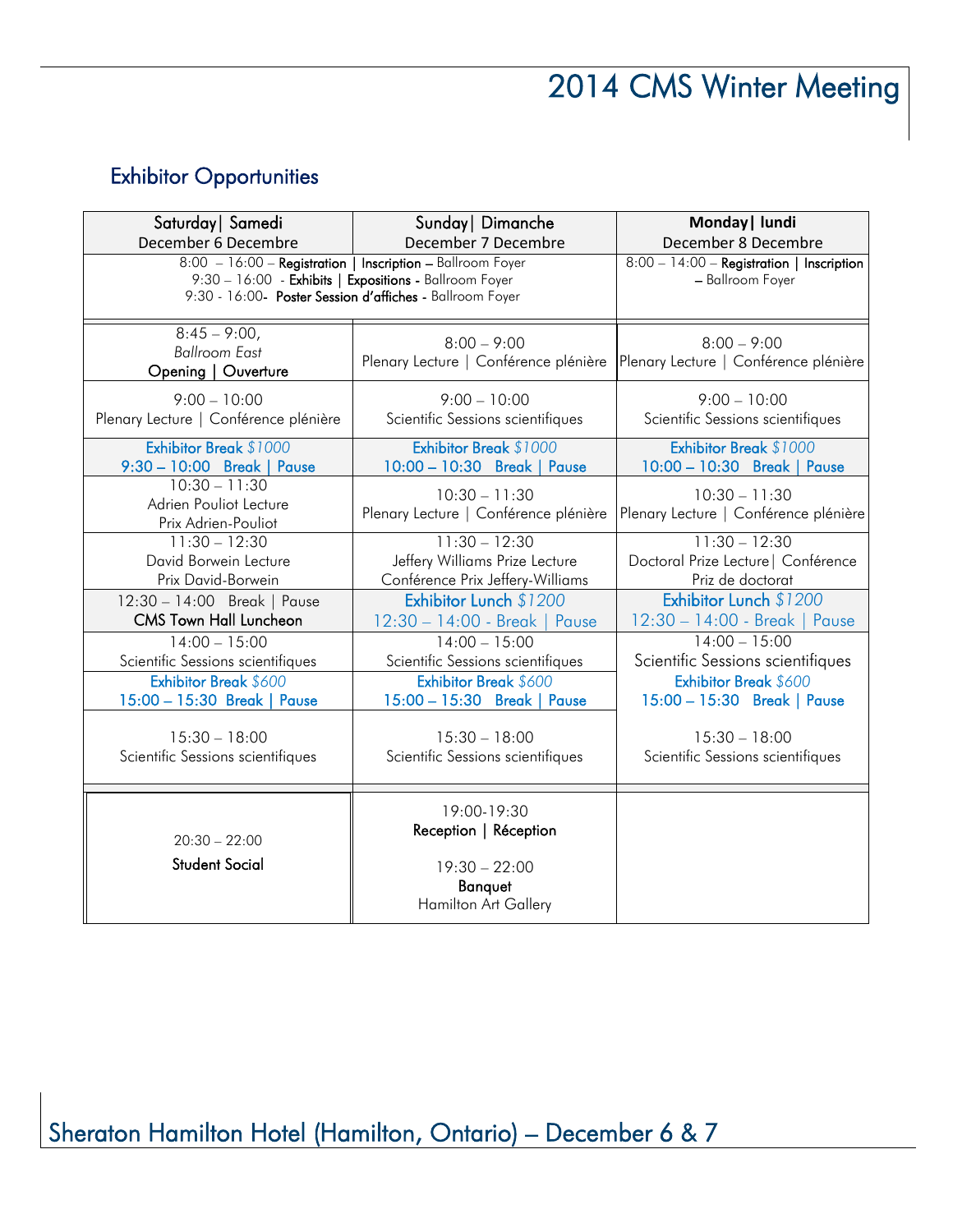| <b>Company Name:</b>    |    |              |  |
|-------------------------|----|--------------|--|
| Contact Person:         |    | Phone:       |  |
| E-mail address:         |    |              |  |
| <b>Billing Address:</b> |    |              |  |
| <b>Billing Address:</b> |    |              |  |
| City                    |    | Postal Code: |  |
| Representatives:        | Ι. | 2.           |  |
|                         | 3. | 4.           |  |

| Booth                                        | \$500 (\$400 CMS Member) |  |  |
|----------------------------------------------|--------------------------|--|--|
| <b>Additional Representatives</b>            | $$30$ each               |  |  |
| Books, Journals, Catalogues, Flyers, Posters | $$30$ each               |  |  |
| Registration package insert                  | $$150$ each              |  |  |
| Full page conference program advertising     | \$150                    |  |  |
| Half page conference program advertising     | \$90                     |  |  |
| Sponsorship Opportunities                    | \$                       |  |  |
|                                              | Subtotal                 |  |  |
|                                              | 13% HST                  |  |  |
| Banquet tickets (HST not applicable)         | $$70$ each               |  |  |
| (GST # 11883 3979 RT0001)                    | TOTAL                    |  |  |

| Cheque                  | VISA | Mastercard | <b>Expiry Date:</b> |  |
|-------------------------|------|------------|---------------------|--|
| Card Number:            |      |            |                     |  |
| <b>Cardholder Name:</b> |      |            |                     |  |
| Cardholder Signature:   |      |            |                     |  |

The undersigned agrees to abide by all requirements mentioned in the RULES FOR EXHIBITING.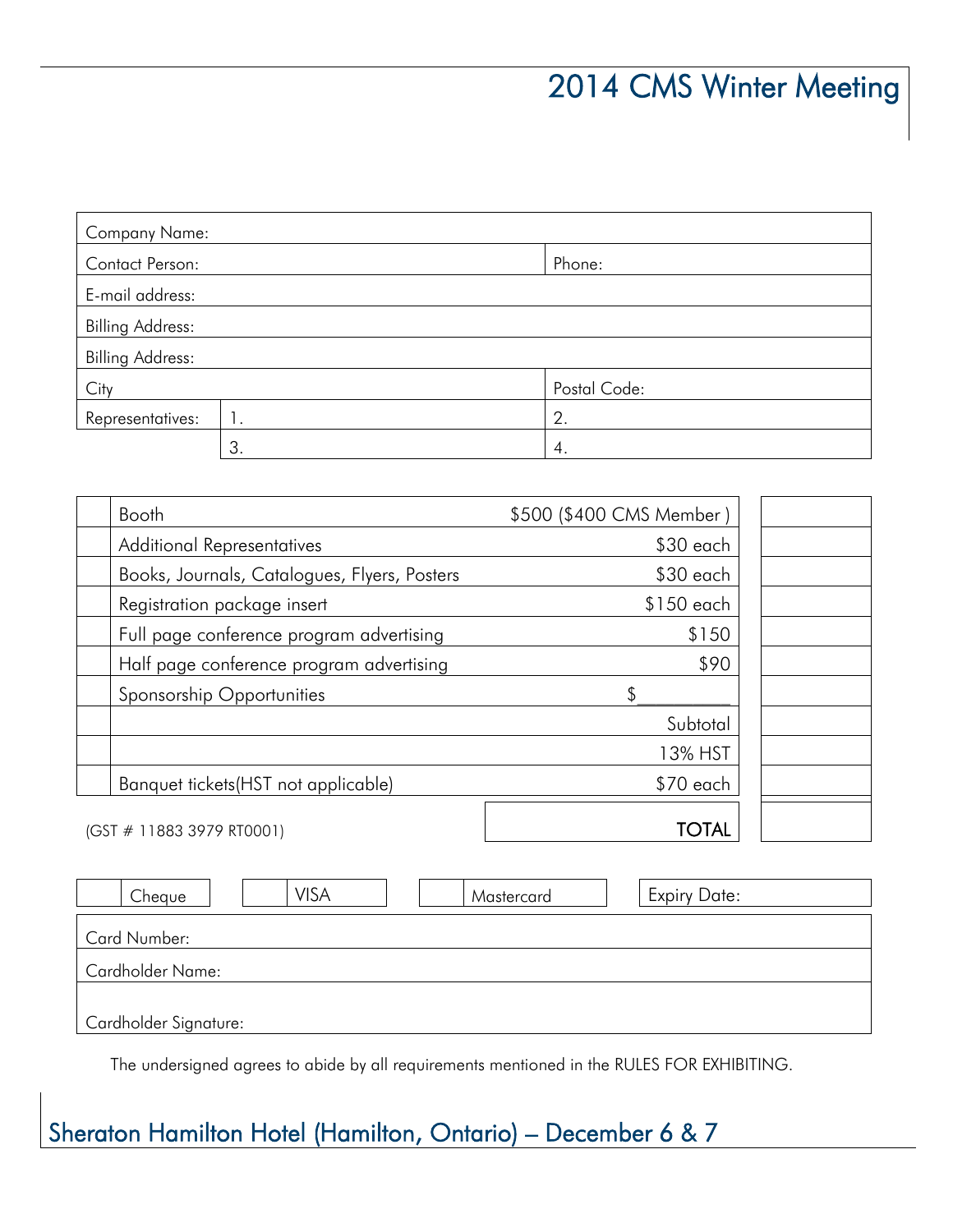## Shipping

Advance Shipments can be sent directly to the hotel. All boxes should clearly indicate the Exhibitor's name and total number of boxes in the shipment.

Packages, crates, and boxes should arrive no earlier than Monday, December 1.

The official show company and an Exhibitor Service Kit will be distributed via email as soon as it becomes available.

Exhibitors may, of course, handle their own material if they so choose. These arrangements must be made in advance of move-in. Exhibitors who do NOT use the services of the official decorator must be prepared to supply their own labor, dollies, etc. for set-up and dismantling.

Please DO NOT send materials to the CMS Executive Office or the university. We will not take responsibility for shipping them to the exhibit site.

## International Shipping

Livingston Event Logisticshas been appointed as official customs broker for this event. For all customs and shipping needs, we recommend that you deal directly with Livingston. They will advise on how best to ship goods and will assist exhibitors in the completion of customs documents.

For customs related inquiries please contact Diane Labbe-Deegan (phone: 514-987-2700 ext. 23).

Please notify Livingston in advance if you are bringing commercial goods with you on the plane or driving your own vehicle into Canada. This will permit Livingston to supply you with the appropriate customs forms and advise their border offices of your crossing.

Arrangements should be made at least 20 days prior to the deadline date. The cost for this service is not included in the decorator Material Handling fees.

#### Return Shipment - Domestic and International

Each box of the return shipment has to be marked with the return shipping address and the number of boxes or crates being shipped and the correctly filled out Bill of Landing has to be taped to one of the boxes.

The hotel will store the freight until the carrier of your choice can pick it up no later than one week after the show ends. It is up to the exhibitor to make pick up arrangements with the carrier.